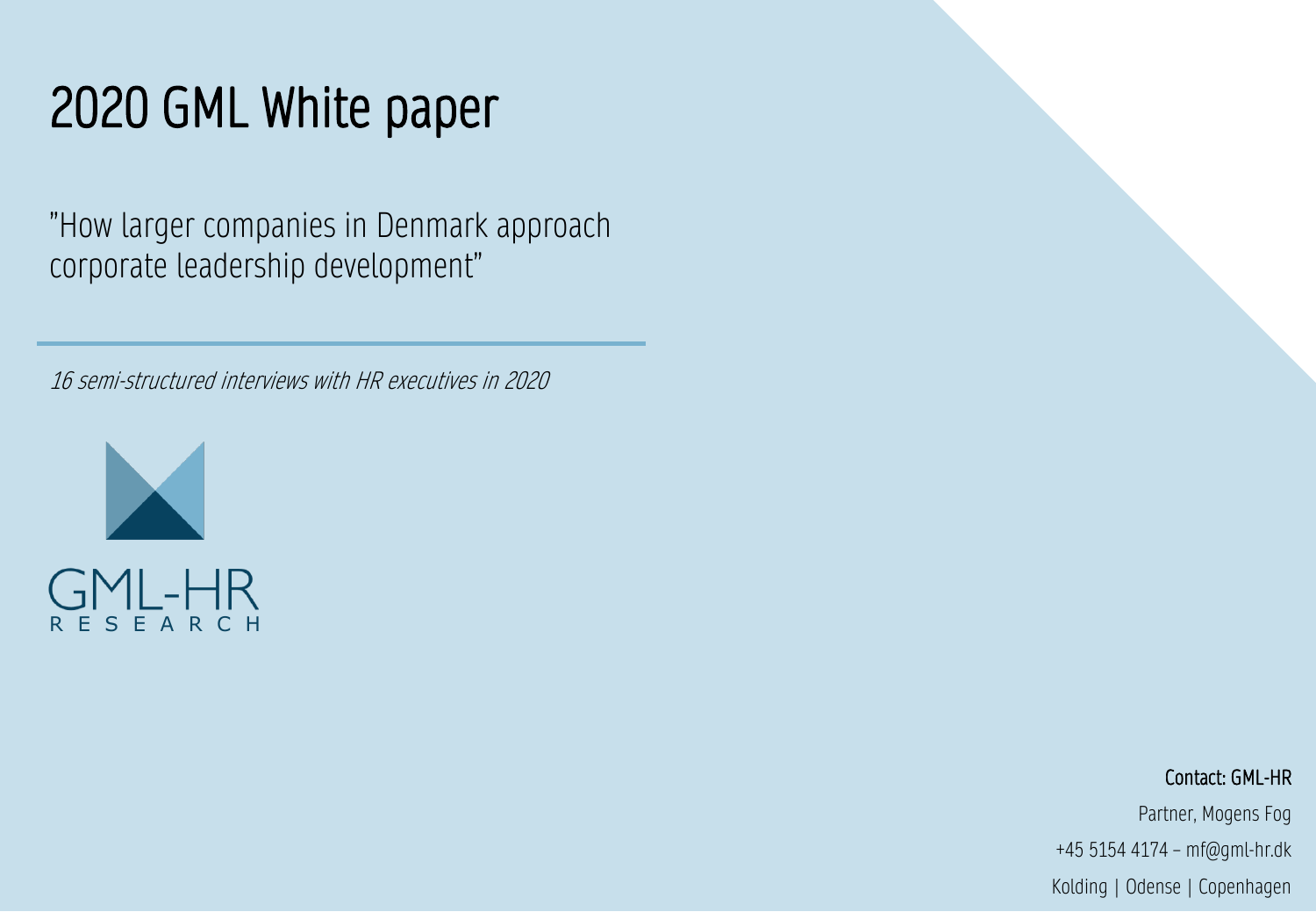### **Overview**

We all know that great leaders are good for the business and we are constantly striving to attract, develop and retain the best leaders to have the competitive tailwind.

US companies invest more than 120 billion USD in leadership development. The Danish government has allocated 300 million DKK to increase the leadership level in the public sector and the majority of business invest time and effort in developing their leaders. It's a strategic priority to invest in leaders to gain the competitive edge – short and long term.

...but how to spend the resources the best way? GML-HR RESEARCH has asked HR executives in 16 larger companies in Denmark that question by investigating how they identify what to train? How they conduct the training? How they ensure business impact – and how they measure it?

The objective is to present to the HR community an overview of the different methods and approaches when launching a leadership program.

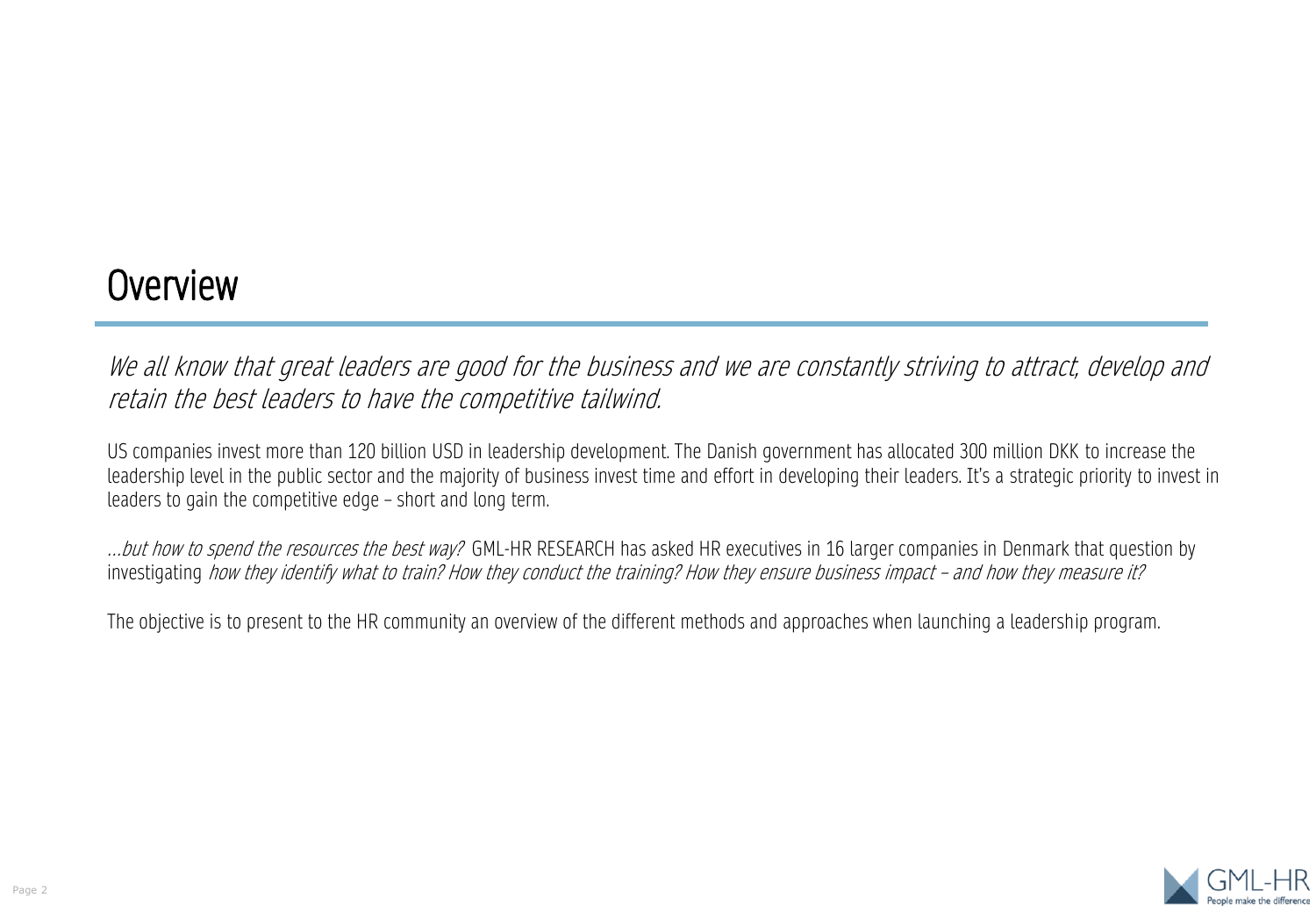### **Contents**



Page 4: Purpose: The change we seek



Page 6: Three steps in corporate leadership development



Page 10: Findings: How did they prioritise the changes



Page 15: Recommendation: Impact assessment

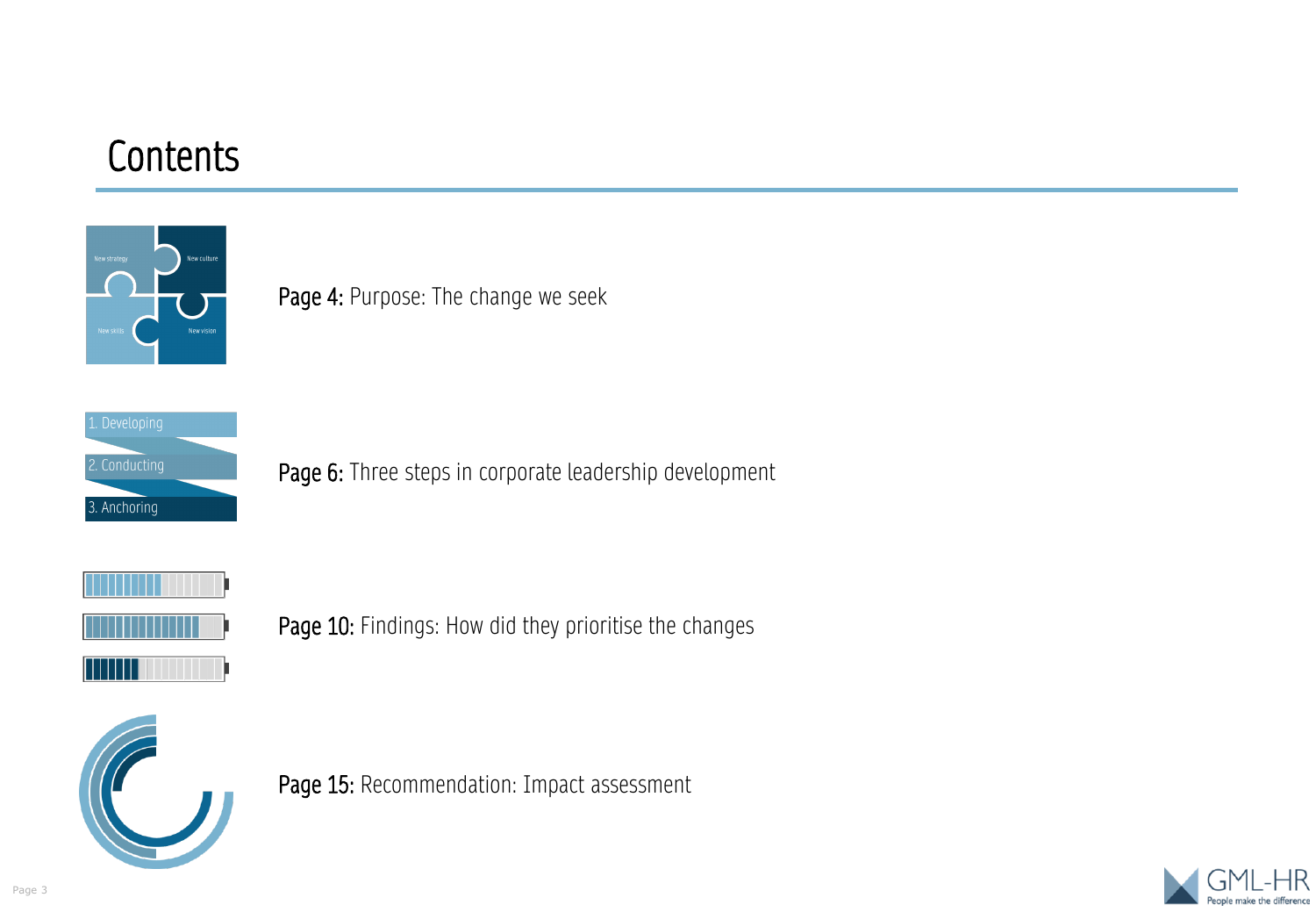### Purpose: The change we seek



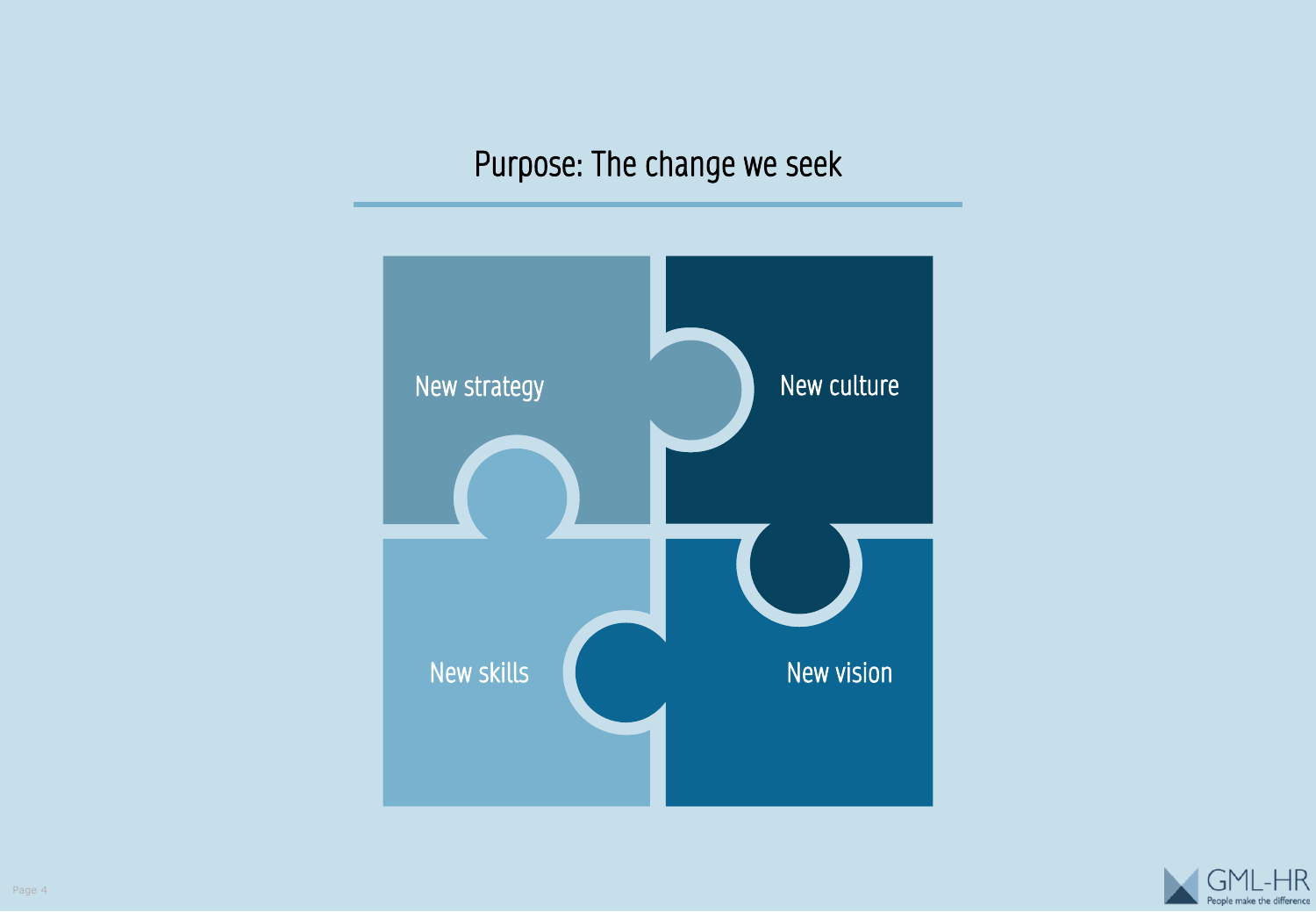### Purpose: The change we seek

The key driver for investing in a leadership program is change. But what are the changes that you want to see and what are they worth?

- New vision…
- New culture…
- New strategy…
- New skills…

New directions require different demands to the leadership delivered in order to deploy new behaviour.

It is only fair to develop when you change the demands…



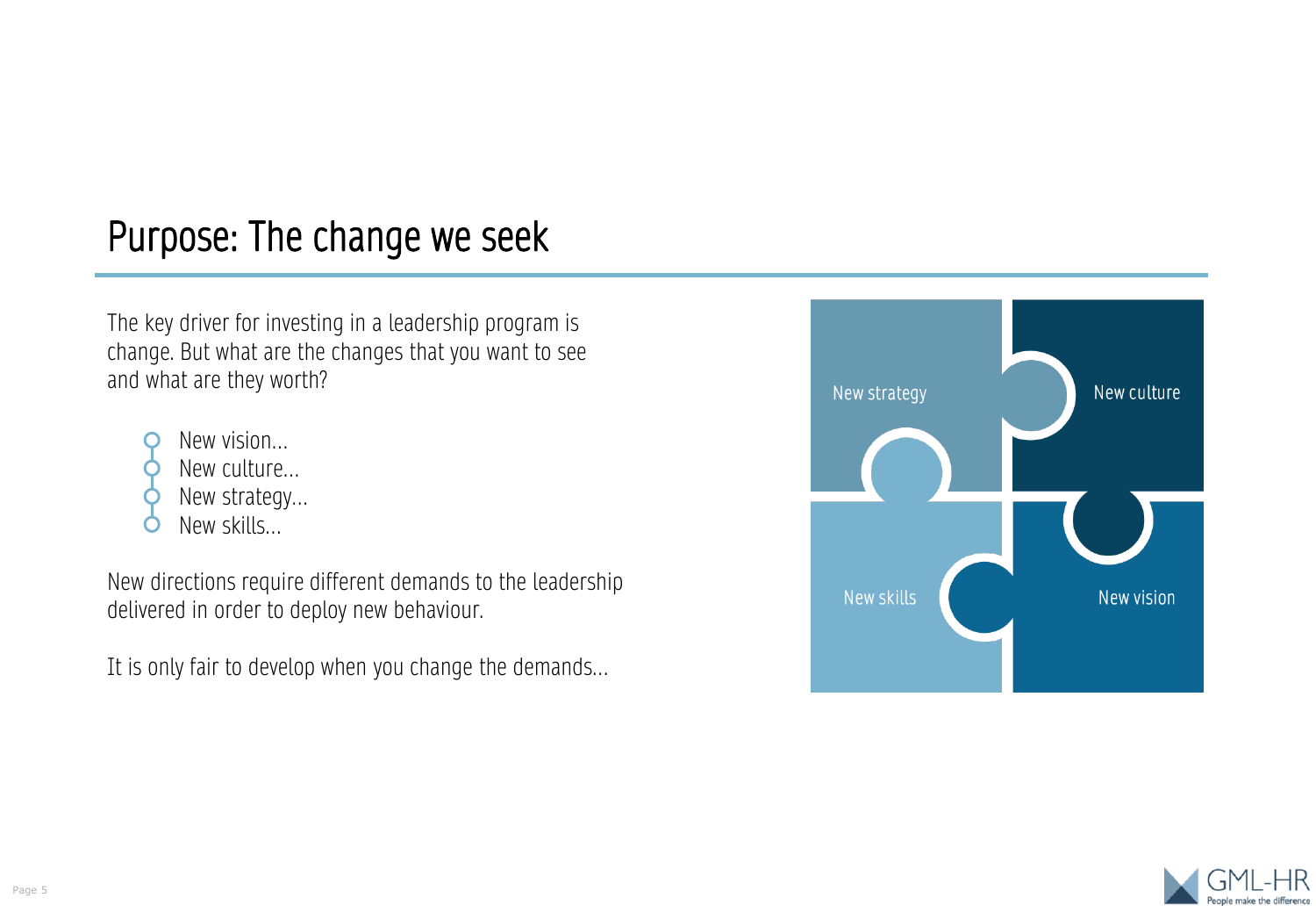Three steps in corporate leadership development



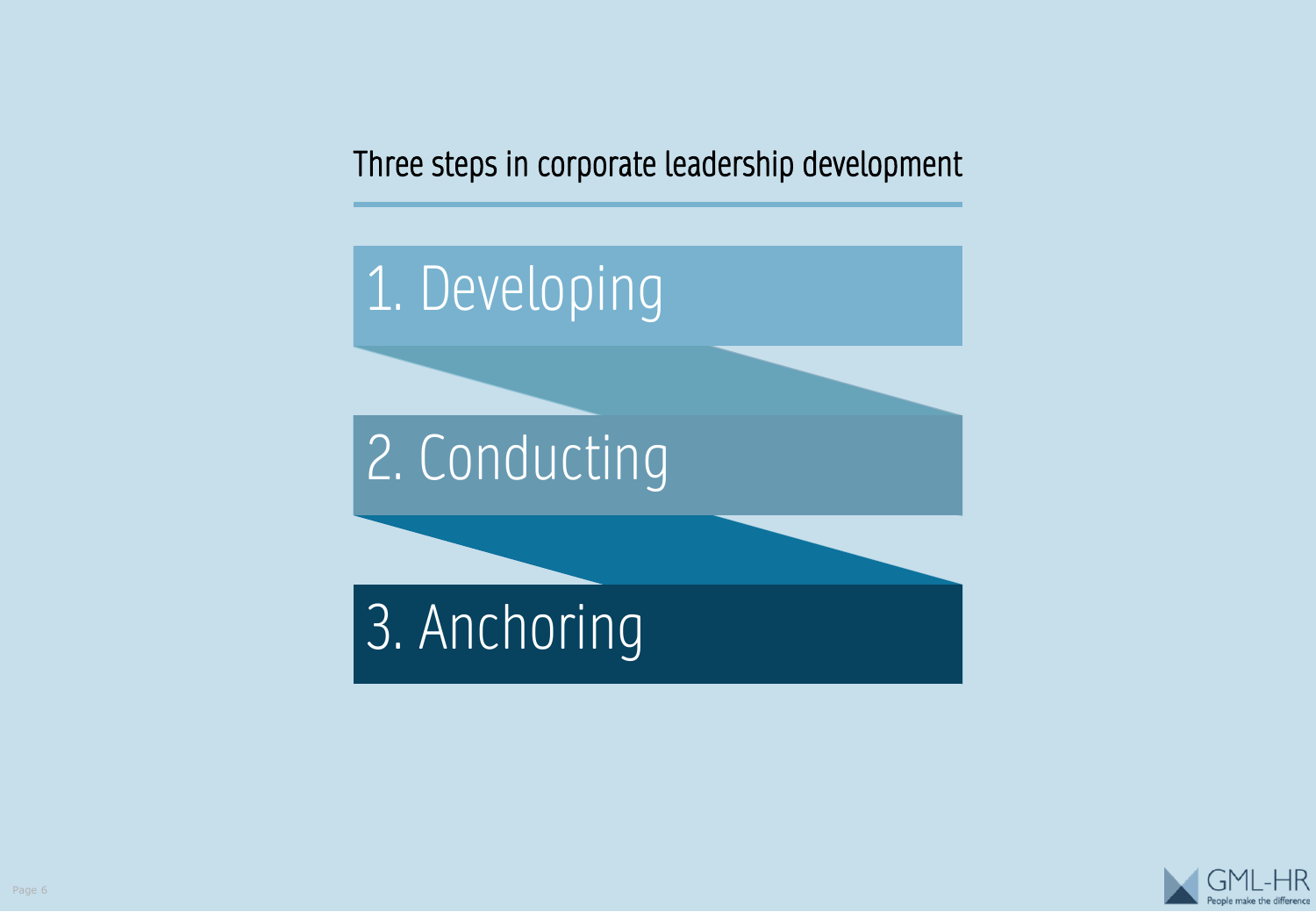

### Step 1: Developing

### 1. Developing is the initial activities:

- Align to the strategy
- Identify key capabilities
- Connect to corporate values
- Frame purpose
- Scope target group
- Involve stakeholders
- Calibrate impact-metrics
- …

#### "Where to begin..." Two examples:

1. Two international companies choose to build the leadership academy toolbox based on the yearly HR-activities: Set objectives; build personal development plan; follow-up dialogues; employee assessment and career discussions. On-time and on-demand training with sprint-modules following the yearly HR-cycle.

2. Three large Danish companies asked the top-management about the ideal leadership profile in the company and settled with five principles for *great leadership*. The principles served as the foundation for the leadership toolbox.

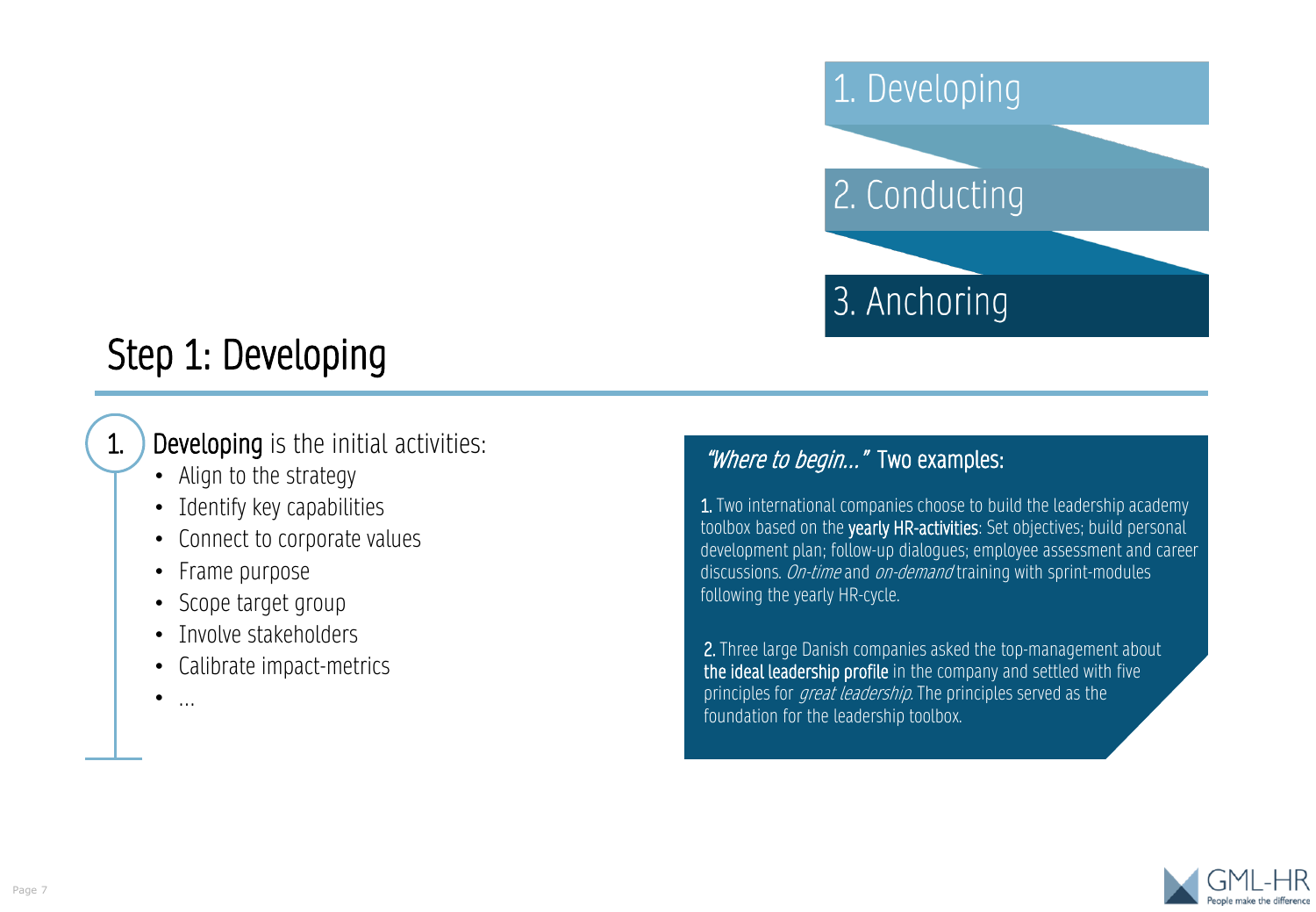

# Step 2: Conducting

### 2. Conducting refers to the training approach:

- Learning style
- Technology
- Theory & school
- Internal & external facilitators
- Coaching
- Target group mix
- Business schools
- Tailormade content
- …

#### "How to approach learning..." Two examples:

1. No leadership theory, zero digital platforms, reduced class-room training; Not the same facilitator through the whole program. Instead this global company only used **business cases** and installed the three leadership values in every case and discussion. Highly-specialised external consultants were invited to educate on different businessapproaches to qualify the case-work.

2. This global company build a pure digital 1-year program as small networks of 8-10 managers with a facilitator and a needdriven agenda. They meet once a month for 2-3 hours to discuss relevant leadership challenges.

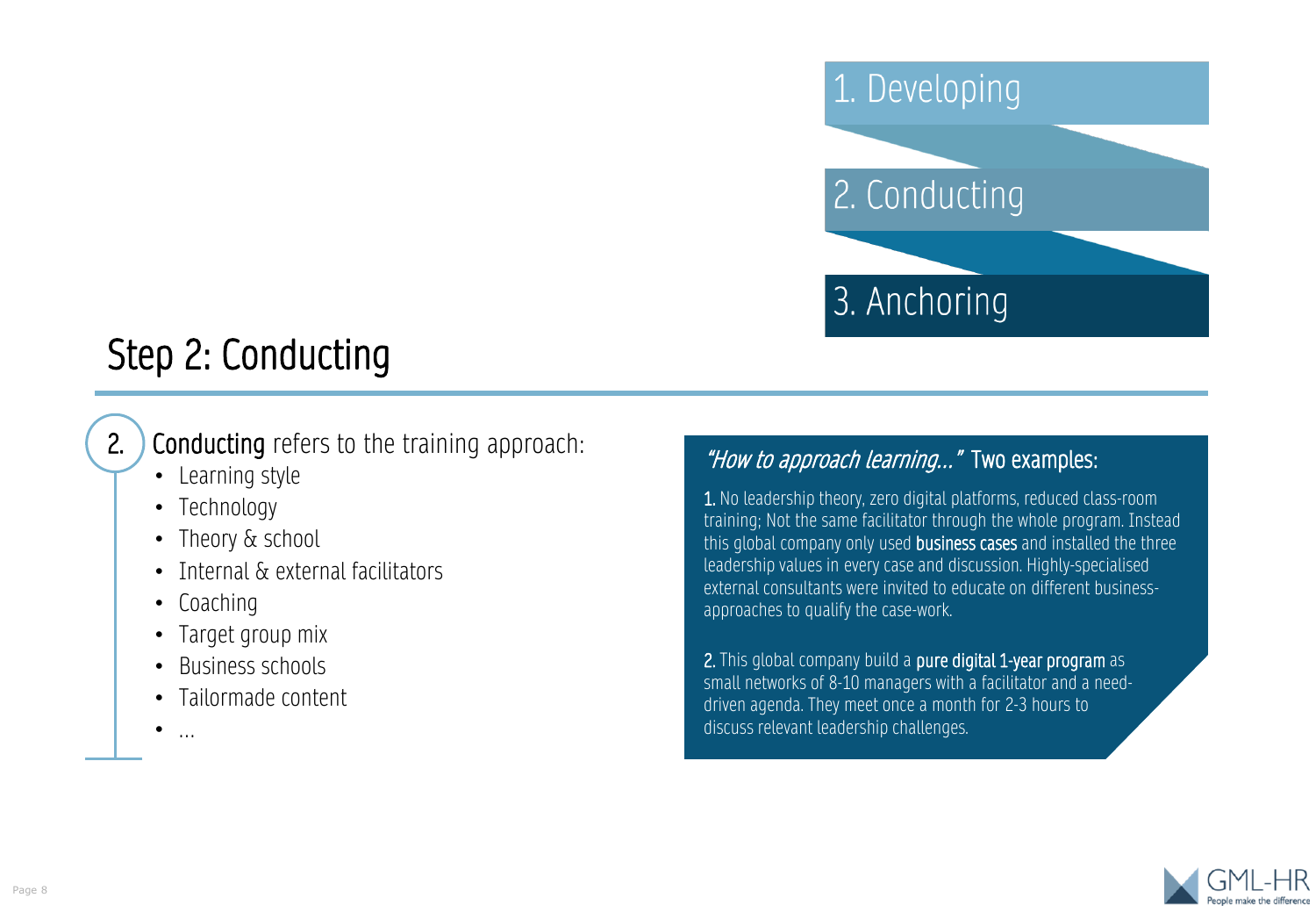

# Step 3: Anchoring

### **3.** Anchoring in order to make the impact last:

- Buddy groups
- Networks
- Challenges
- Coaching
- Immediate manager involvement
- KPIs & KBIs
- Follow-up modules
- Exams
- …

#### "How to make it stick..." Two examples:

1. Buddy-arrangements; immediate manager and HR follow-up's; coaching; end-project; installed in Appraisals and PDPs; managers as facilitators; exams; follow-up modules; home-assignments… They know all the tricks in order to make it stick and convert learning to impact. But one company only trained what is super relevant for each manager for the up-coming month: Task-based-training. It requires a huge managerpool, a solid training-suite and a well-implemented HR-cycle.

2. How to we measure impact? Let's face it – we can't isolate the impact of manager training because the only two KPIs that really matter is Results and Engagement. But 70% of the companies apply the Engagement survey as *the* KPI.

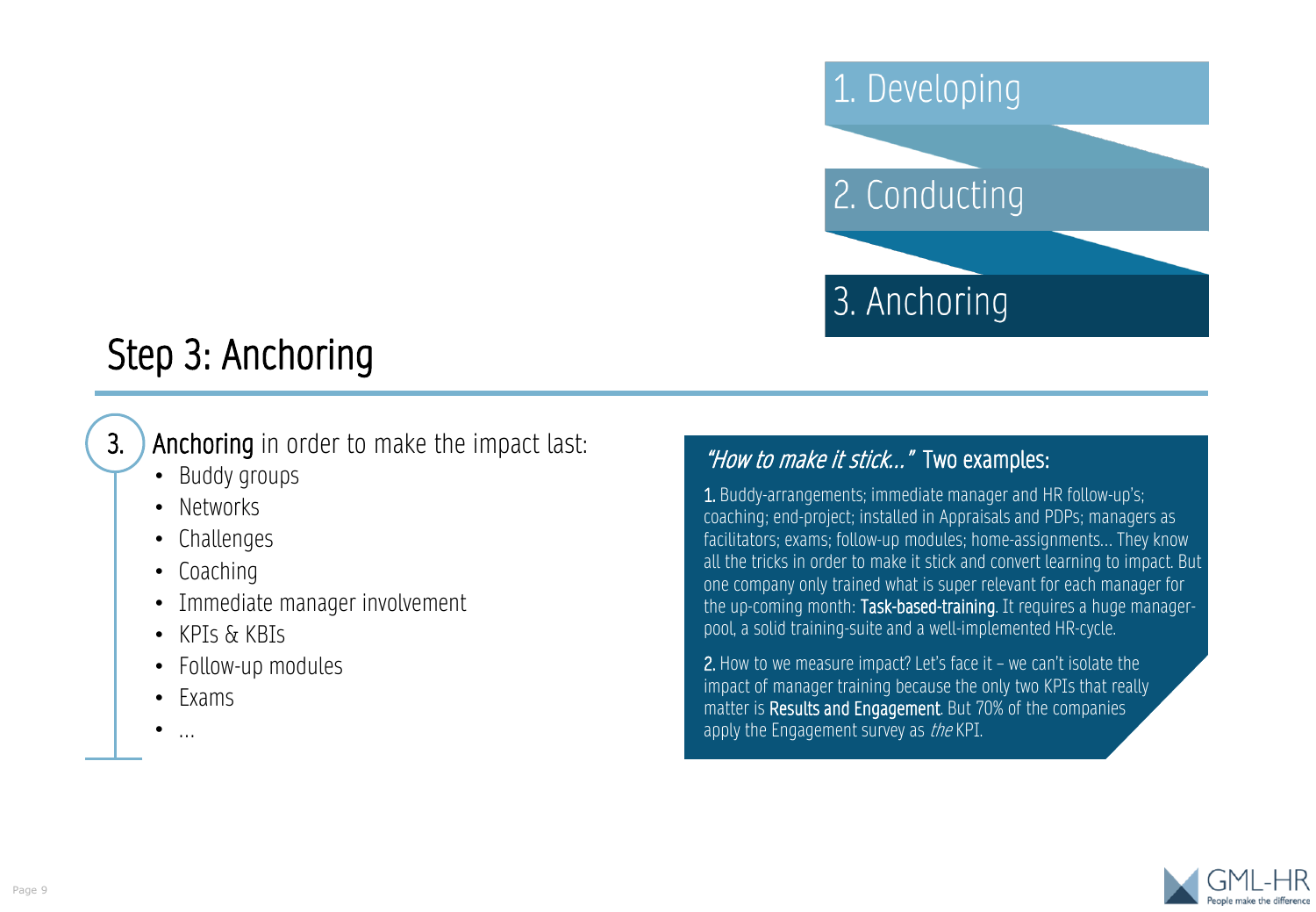Findings: How did they prioritise the changes





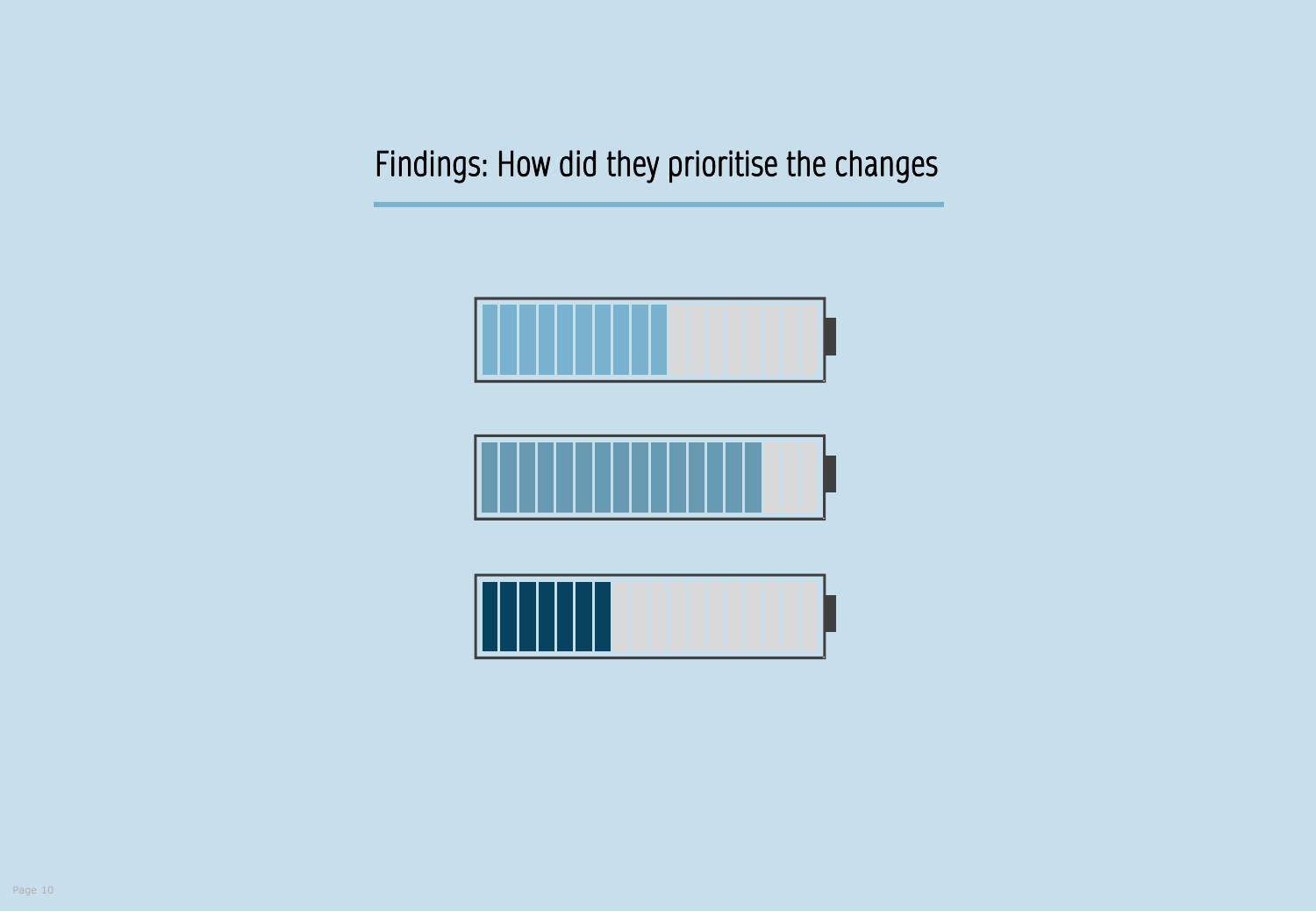

# Different priorities for *developing* the leadership program

When starting up the process of building a leadership program there are a lot of different paths you can go. We have categorised the different approaches in four headlines:

#### Approach A: "We ask the leaders"

Dear leader, what do you need in your toolbox to do a better job leading? This is user-driven content based on the needs from asked managers.

Gains: Buy-in from managers because they asked for it themselves.

Pains: Only a snapshot from the past – is it still relevant to train setting objectives after the Objective-setting-dialogue…?

#### Approach B: "We fill the gaps"

The strategy requests key capabilities. We assess current level and plan to bridge the gaps with specific development initiatives.

Gains: Clear roadmap. The leadership program becomes an execution-model. The C-suites love the arguments in approach B.

Pains: The assessment-part can become a monster (system, time, model). Not sustainable if the fundamental leadership level is immature.

#### Approach C: "We know what is best"

We define what good leadership behaviour looks like. Build the 3-5 leadership principles/competences/values as a top-management post-it-compromise-exercise and live them with relevant leadership tools. The leadership foundation.

Gains: Company-specific focus. Involves the cultural aspect. Feedback-mirror.

Pains: One-size fits all delivers vague and broad guidelines (e.g. RESPECT and COLLABORATION). What is the validity between the values and performance?

#### Approach D: "We build the fundamentals"

All leaders need a toolbox with the fundamentals. Back in the days it was 3 modules: 1. Lead yourself – 2. Lead your people – 3. Lead your business.

Gains: Fundamentals are a necessity for strategic competence development.

Pains: It's difficult to build the competitive edge through better competences if all the other competitors learn the same stuff. The program is not stretching the ambition and doesn't cater to experienced, high-performing managers.

#### Findings that surprised GML-HR:

A. Networking. Networking is a frequent answer to "why a leadership program?". Companies see a lot of business critical problems being solved due to better network in the organisation. The leaders simply know who to contact and are able to solve issues cross-functional. Normally this selling point is low on the list when consultants pitch on a leadership program.

B. It is more the exception than the rule that companies allocate massive resources in the developing phase because the need is real, now. And it's super demanding to engage with stakeholders in a 6 month developing program; disturbing the business with questions; translate strategic ambitions to leadership behaviour; develop an assessment report; setting up clear KPIs; connect it to everyday leadership challenges etc. etc…

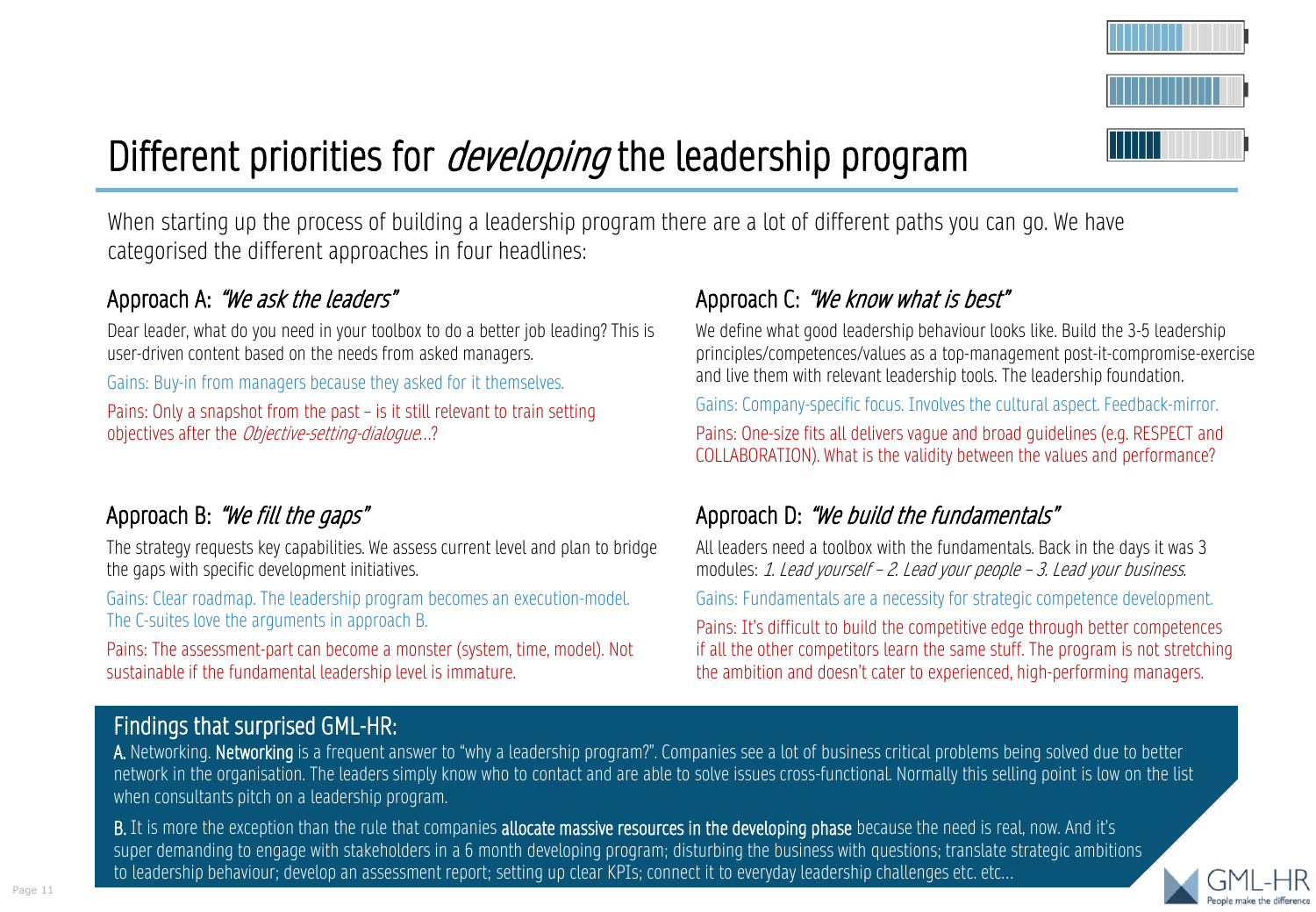

# Different priorities for *conducting* the leadership program

The programs expose managers to different didactic methods to accelerate learning and install behaviour benefitting the business and the people. But what is the content and what is the value proposition?

#### Program methods (100% = all of the interviewed applied the method)

94% Face-to-face classroom training applied

81% Modules with more than 3 days in total

75% Mandatory leadership training

75% The content is both Leadership tools and values/cultural awareness

44% The training is connected to the different leadership tasks (HR-cycle)

44% Competence matrix linked to job role/description and learning path

25% Individual coaching (with a psychological profile)

25% On-demand/-time learning suite to customise the learning path

19% Ending the learning flow with a group project or individual exam

19% Optional participation depending on the topic and need

19% Flow is build and managed in a digital learning universe

13% Pass an assessment evaluation to obtain access to the training course

6% Learning games (e.g. change game)

#### Program selling points (randomised)

On-demand, scalable, simple to use (plug&play) Task-based daily leadership focus (works Tuesday at 10:05 AM) All leaders (incl. top-management) are enrolled Learn and live our leadership principles Retention of high-performing managers Succession pipeline to managerial positions Build a fundamental leadership toolbox in the organisation Deploy common leadership lingo in the whole organisation Build a cross-functional network of business leaders Boosting all manager's knowledge around relevant topics when needed Build role models and ambassadors for our values Grow the ability to solve complex business challenges the "X" way Translate and live the corporate purpose

#### Findings that surprised GML-HR:

A. Two different schools where applied approx. 50-50: Horizontal VS. Vertical Development. The role and task specific training with 360-feedback VS. the magical touchpoints to enable followship and infuse purpose and values to boost business impact. A small number have tried to combine the two schools.

- B. "To build a common leadership language" is still a dominant selling point... When the CEO sponsorship is explicit it is a massive selling point...
- C. No team-building in the programs(?) maybe all leaders now have learned to build something in LEGO blindfolded in rainy weather….?

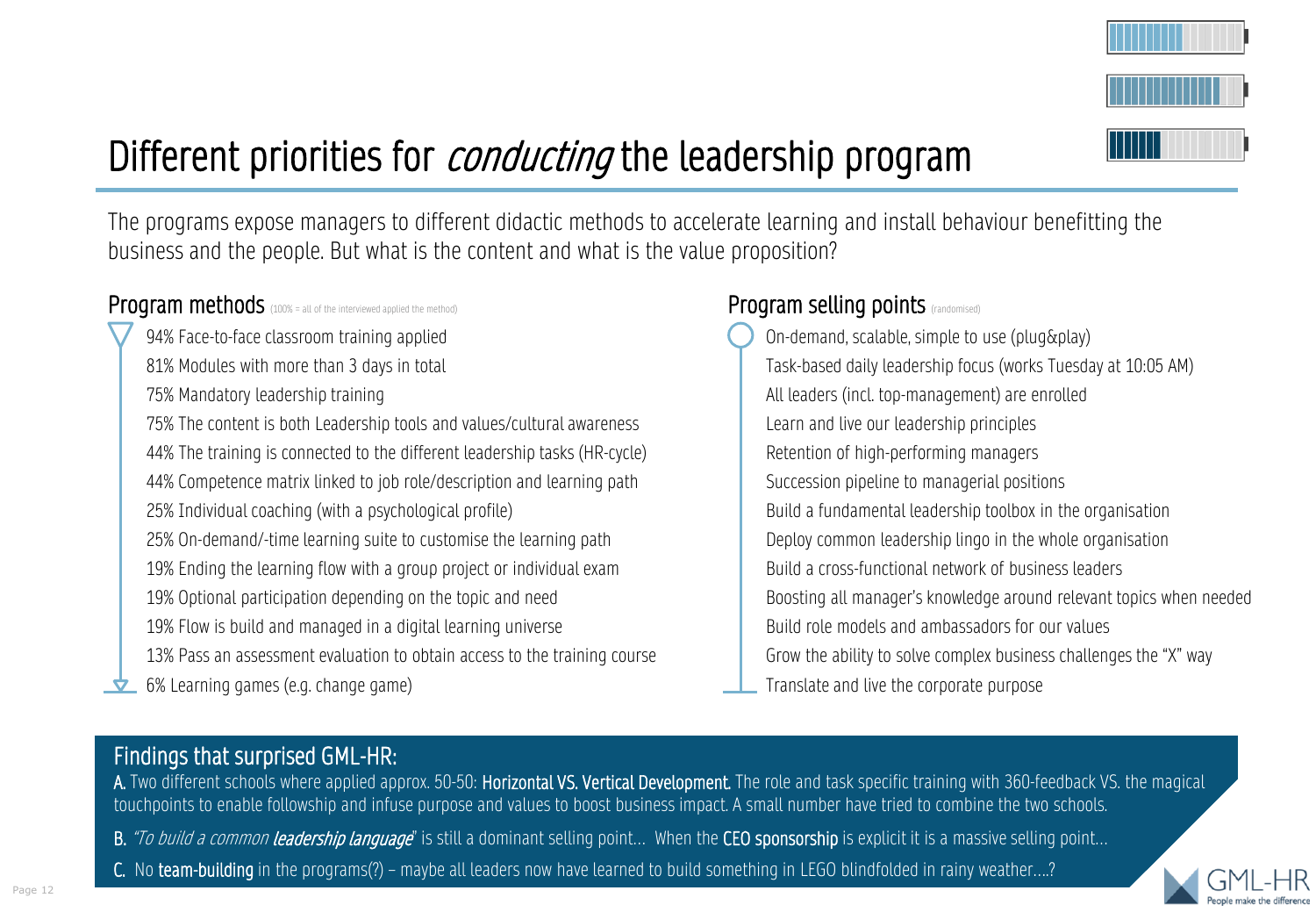

# Different priorities for *anchoring* the leadership program

The million-dollar questions are *How do you measure impact?* and *How do you convert learning activities to behaviour that* sticks? The amount of follow-up activities varies from many to none AND Engagement scores is popular as an indicator.

#### The follow-up activities (100% = all of the interviewed applied the method)

25% Cascades of different leadership task are submitted (to keep momentum) 25% Integrated in the performance management cycle 19% Small virtual network groups (both facilitated and self-facilitated) 13% Follow-up modules to maintain and refresh knowledge 13% One-to-one with HR business partner 13% Self-driven implementation (you're in the driver seat). Own responsibility 13% Coaching program to follow the training program 6% Peer-to-peer online sessions to discuss learnings in own context 6% Activity-based implementation (you need? You learn! You use!) 6% The immediate manager coaches the trained manager to anchor learnings 6% Buddy-programs to ensure activity via social pressure 6% The next module… (on-going leadership training)

#### Relevant indicators (both KPI and KBI) (100% = all of the interviewed applied the indicator)

- 69% Engagement survey
	- 25% Appraisal and people review scores/evaluation
	- 25% Pre and post 360 feedback to assess progress
	- 13% HR collects informal feedback from surroundings
	- 13% The degree of retention and promotions within the manager pool 6% Self-assessment
	- 6% Quality of the appraisals and PDPs (data evaluation)
	- 6% Survey to participants after the training (Kirkpatrick's model)
	- 6% "Great place to work" ranking
	- 6% Exit interviews with employees to the trained manager
- 6% The manager-pipeline quality
- 6% No correlation between our leadership behaviour and performance

#### Findings that surprised GML-HR:

A. As consultants we always get the question: "So, how will you measure impact?". HR generally acknowledge a struggle with building the **business case**. GML-HR has a solid catalogue with measurements but it's cost-adding and the resources are allocated to the development – not the measurement.

B. Two different companies can apply the same cluster of follow-up activities, but with huge deviation in effect. The effects of the activities are depending on the organisation, development-attitude, top-management attention and local HR presence – not the activity it self.

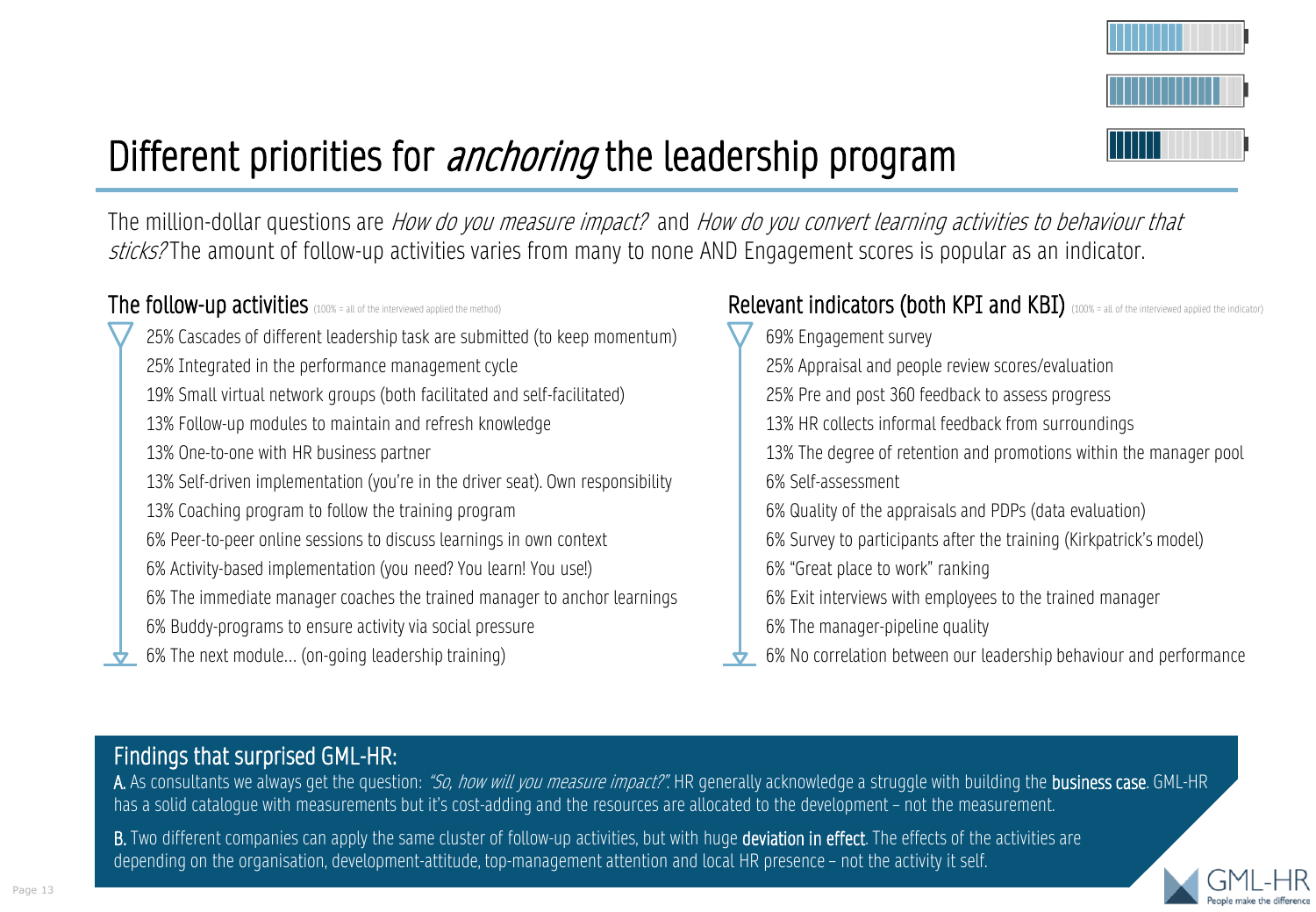# Wrapping up the priorities

It has been enlightening to interview HR executives about their approach to leadership programs and listen in on some of the hard choices building the programs.

We understand the pragmatic approach from HR to get as much buy-in from the organisation and impact in the business as possible. It is a fine balance to "take" time and resources and make a lasting, performance-boosting intervention.

It can easily just be a simple leadership course with no effect, but on the other hand it could also be a massive monster that is draining and disengaging the organisation with poor planning and off-beat processes.

We hope that sharing the priorities from 16 leadership programs will qualify the way that you build your company's leadership development approach in the future.



### 1. Developing 2. Conducting 3. Anchoring

Impact

Monster

- o How will you identify the business critical capabilities for the toolbox?
- o Where to start top or bottom? What is the overall purpose with the investment and how does the business case look like?
- o Who is the target group?
- o How to blend didactic methods?
- o Do we need an APP?
- o How much can we train?
- o Is it role specific tool-training or a more cultural and value-based journey?
- o How do we train? Professors, internal L&D, internal managers? Specialised consultants?
- o Is coaching too time-consuming?
- $\circ$  Should we maintain knowledge with peer-to-peer training?
- o Will the managers conduct the delegated tasks?
- o Will they attend the online modules?
- o Will the immediate manager support the development?
- o How do we report and debrief the impact of the program?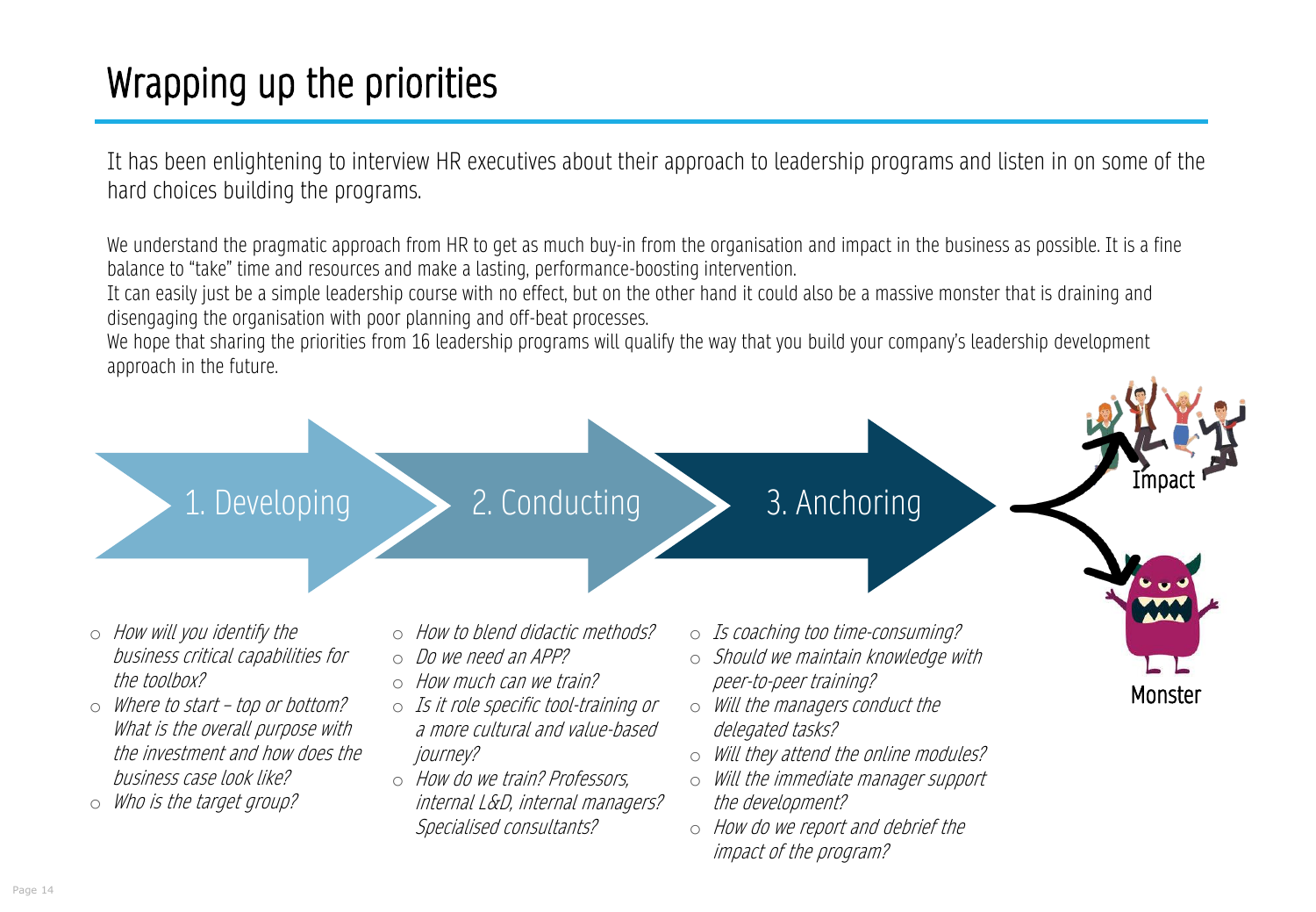### Recommendation: Impact assessment

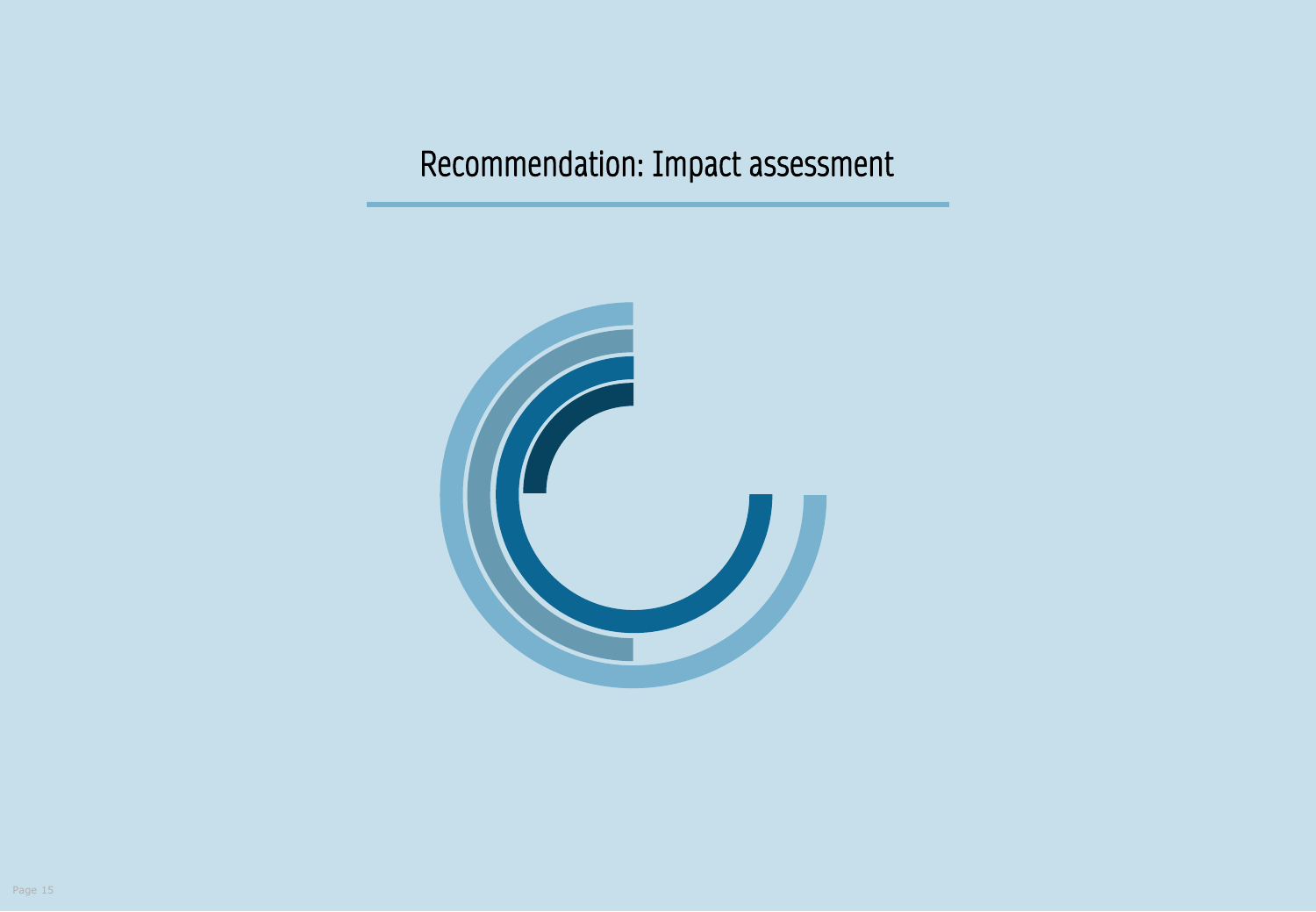### Your business is interlinked and interdepending. Assess it!

The GML-HR assessment model is a holistic approach to assess the development needs and effects. Be aware of:

The program must impact the core of the business – why and what we do – in order to deliver even better on our internal and external promises. The structure in the business model can easily endanger and expose the development ambitions (e.g. a cultural-misfitted performance management system). The leadership toolbox is not only about touchpoint behaviour – it is all about reconciling people, culture, values and capabilities in the leadership style.



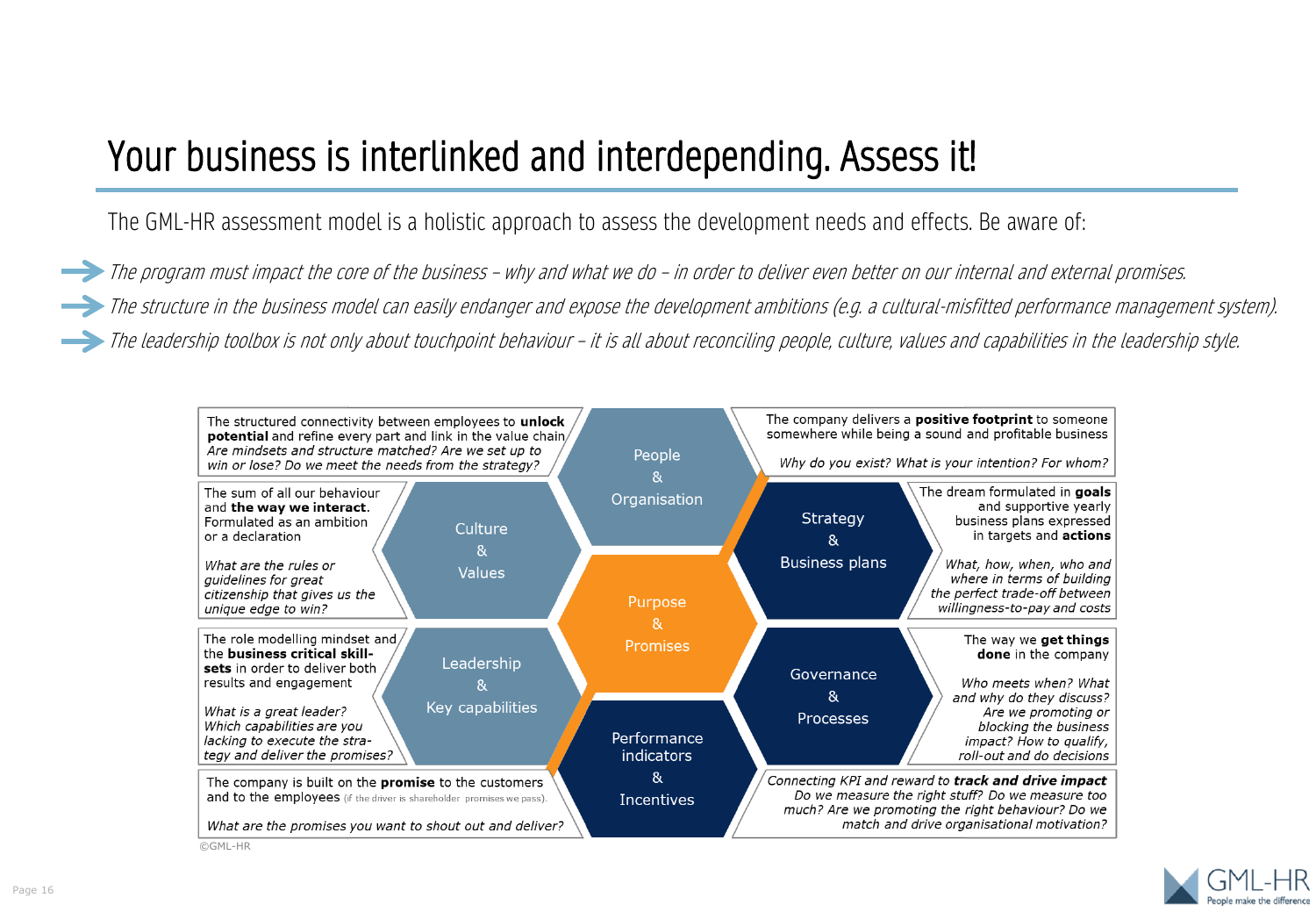Big thanks to all you HR-executives for participating in the interviews!

For the rest of you… We hope that you will get inspirered to build even better leadership programs in the future.

See you out there…



White paper edition: "How larger companies in Denmark approach corporate leadership development" 16 semi-structured interviews with HR executives

#### For further information, contact: GML-HR

Partner, Mogens Fog +45 5154 4174 – mf@gml-hr.dk Kolding | Odense | Copenhagen